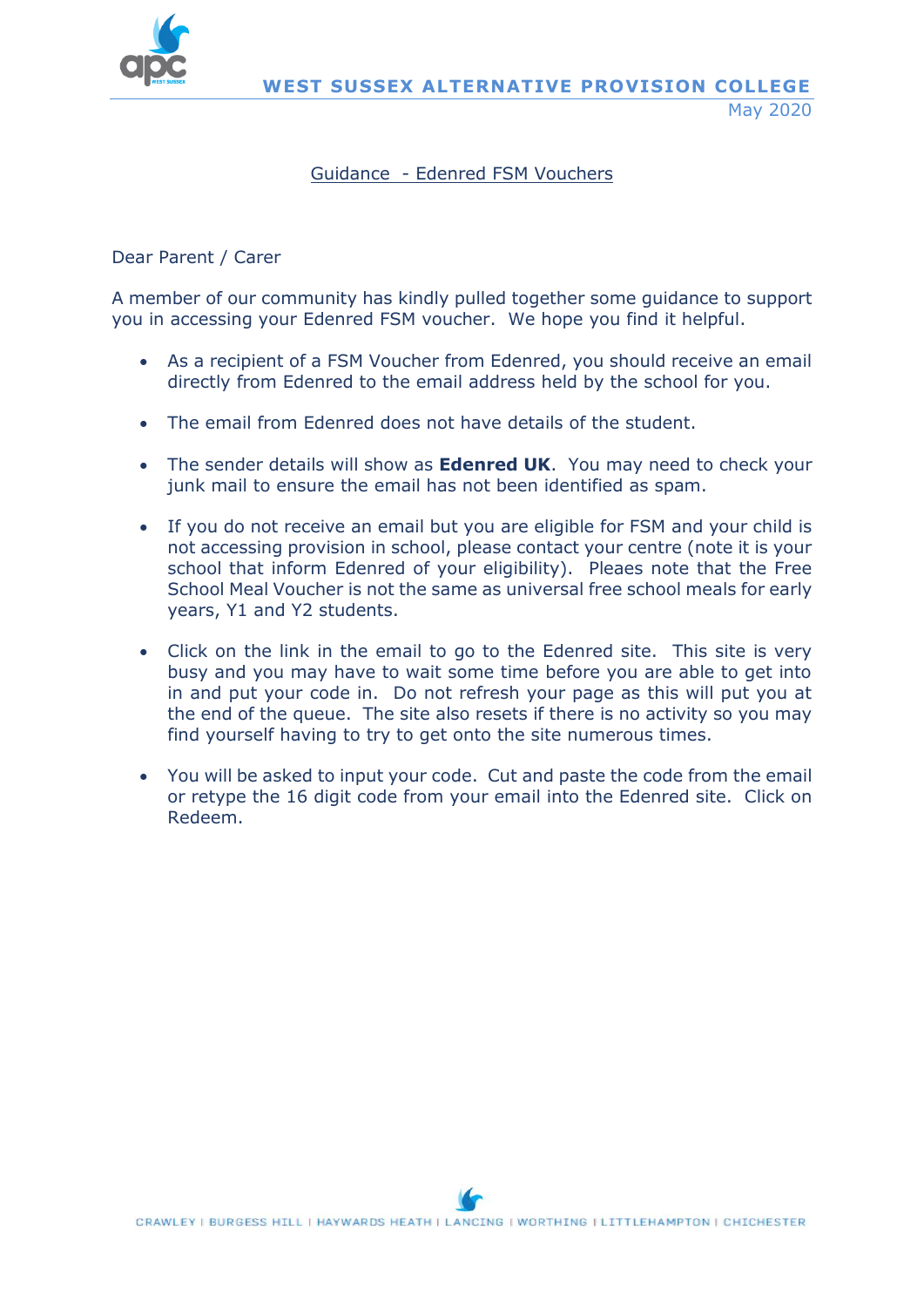

**WEST SUSSEX ALTERNATIVE PROVISION COLLEGE** May 2020



Once you have put your code in it will show in your basket.



- Click on Start Shopping and choose the retailer (shop) you wish to use the voucher in.
- $\bullet$  Enter the value (£15) of the gift card and add to basket
- You then need to click on checkout.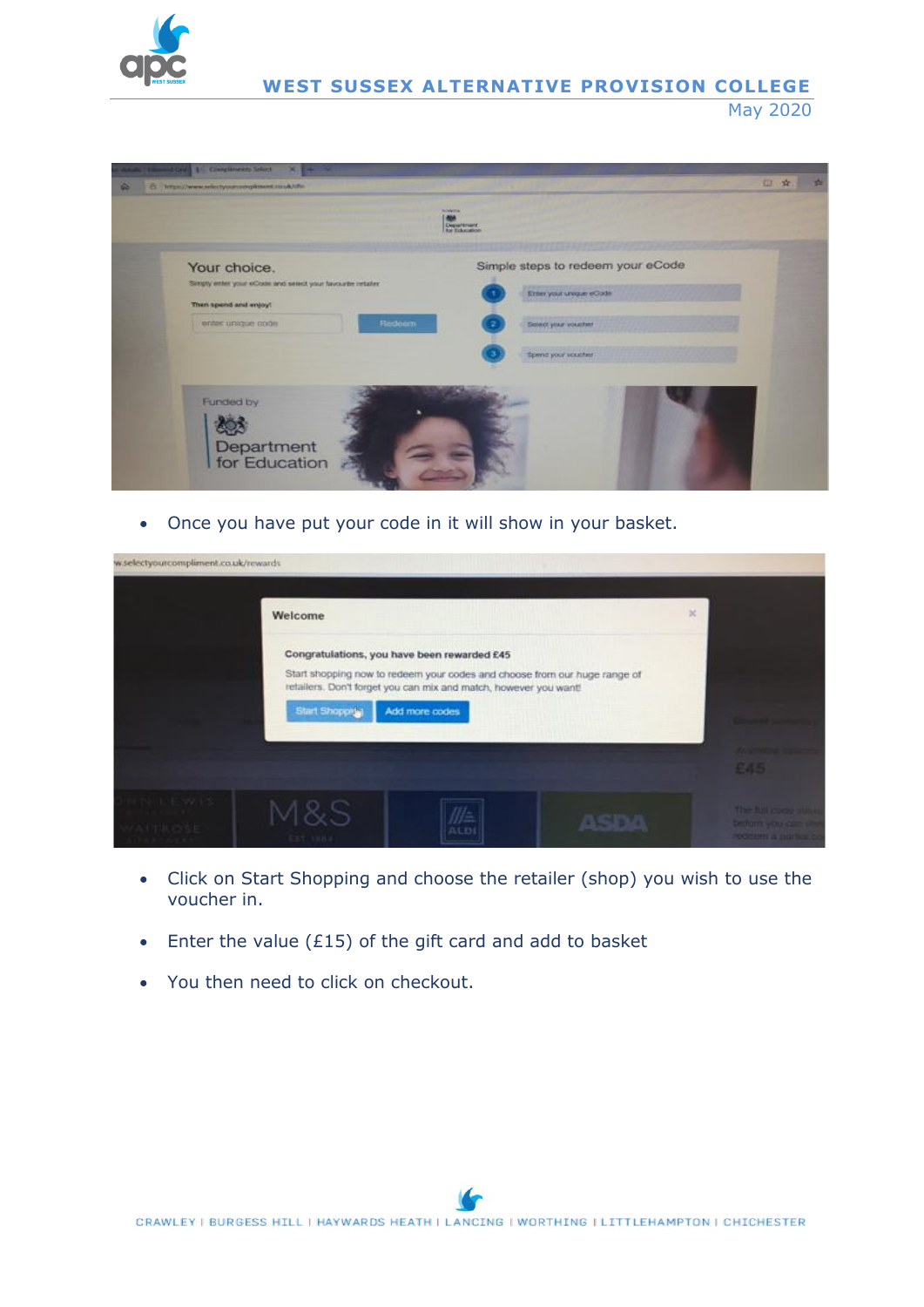

**WEST SUSSEX ALTERNATIVE PROVISION COLLEGE** May 2020



You then have to submit your request.



You then need to confirm your full name, email address and telephone number.